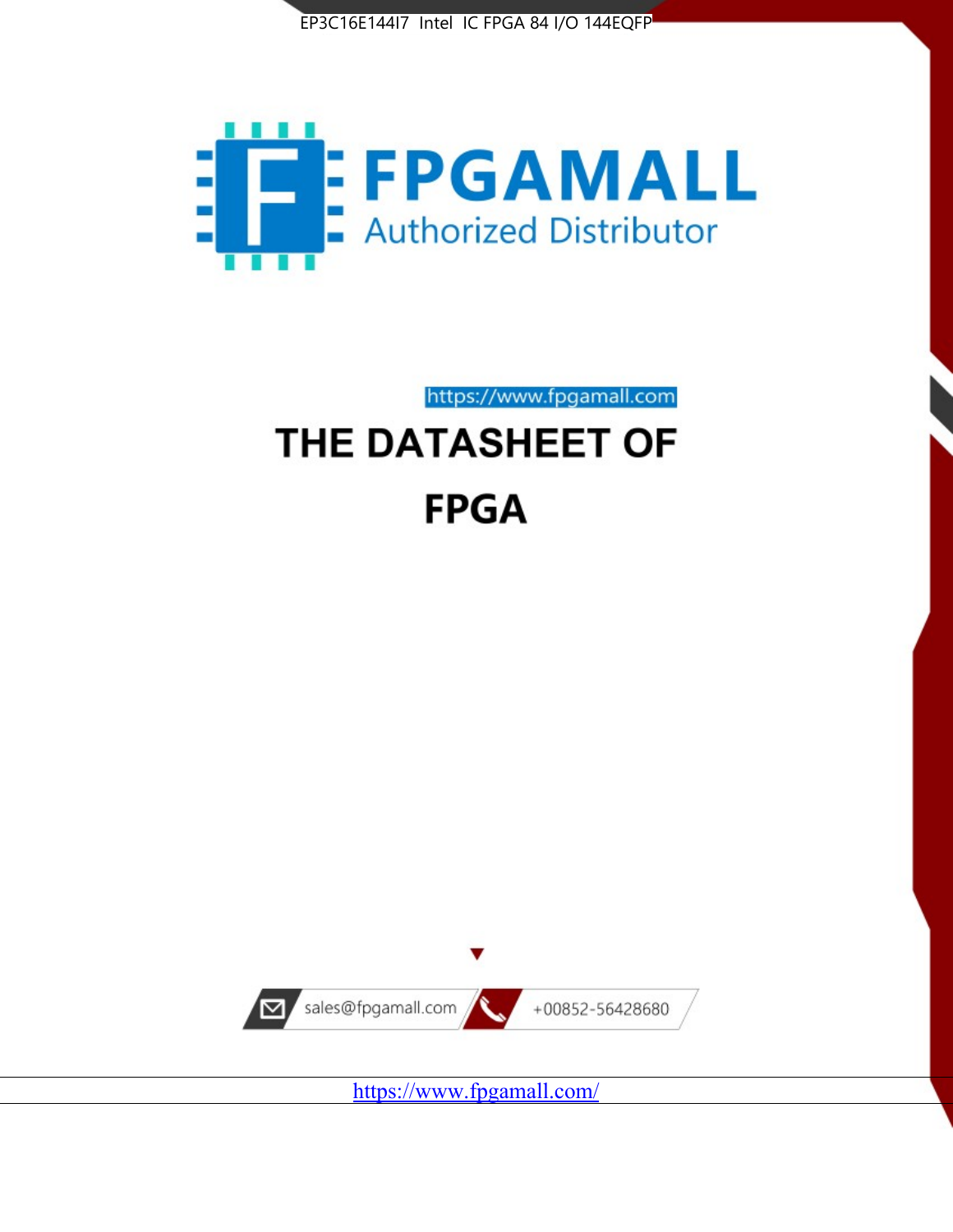EP3C16E144I7 Intel IC FPGA 84 I/O 144EQFP



## **1. Cyclone III Device Family Overview**

#### **CIII51001-2.4**

Cyclone® III device family offers a unique combination of high functionality, low power and low cost. Based on Taiwan Semiconductor Manufacturing Company (TSMC) low-power (LP) process technology, silicon optimizations and software features to minimize power consumption, Cyclone III device family provides the ideal solution for your high-volume, low-power, and cost-sensitive applications. To address the unique design needs, Cyclone III device family offers the following two variants:

- Cyclone III—lowest power, high functionality with the lowest cost
- Cyclone III LS—lowest power FPGAs with security

With densities ranging from about 5,000 to 200,000 logic elements (LEs) and 0.5 Megabits (Mb) to 8 Mb of memory for less than ¼ watt of static power consumption, Cyclone III device family makes it easier for you to meet your power budget. Cyclone III LS devices are the first to implement a suite of security features at the silicon, software, and intellectual property (IP) level on a low-power and high-functionality FPGA platform. This suite of security features protects the IP from tampering, reverse engineering and cloning. In addition, Cyclone III LS devices support design separation which enables you to introduce redundancy in a single chip to reduce size, weight, and power of your application.

This chapter contains the following sections:

- "Cyclone III Device Family Features" on page 1–1
- "Cyclone III Device Family Architecture" on page 1–6
- "Reference and Ordering Information" on page 1–12

## **Cyclone III Device Family Features**

Cyclone III device family offers the following features:

#### **Lowest Power FPGAs**

- Lowest power consumption with TSMC low-power process technology and Altera® power-aware design flow
- Low-power operation offers the following benefits:
	- Extended battery life for portable and handheld applications
	- Reduced or eliminated cooling system costs
	- Operation in thermally-challenged environments
- Hot-socketing operation support

@ 2012 Altera Corporation. All rights reserved. ALTERA, ARRIA, CYCLONE, HARDCOPY, MAX, MEGACORE, NIOS, QUARTUS and STRATIX words and logos are trademarks of Altera Corporation and registered in the U.S. Patent and Trademar



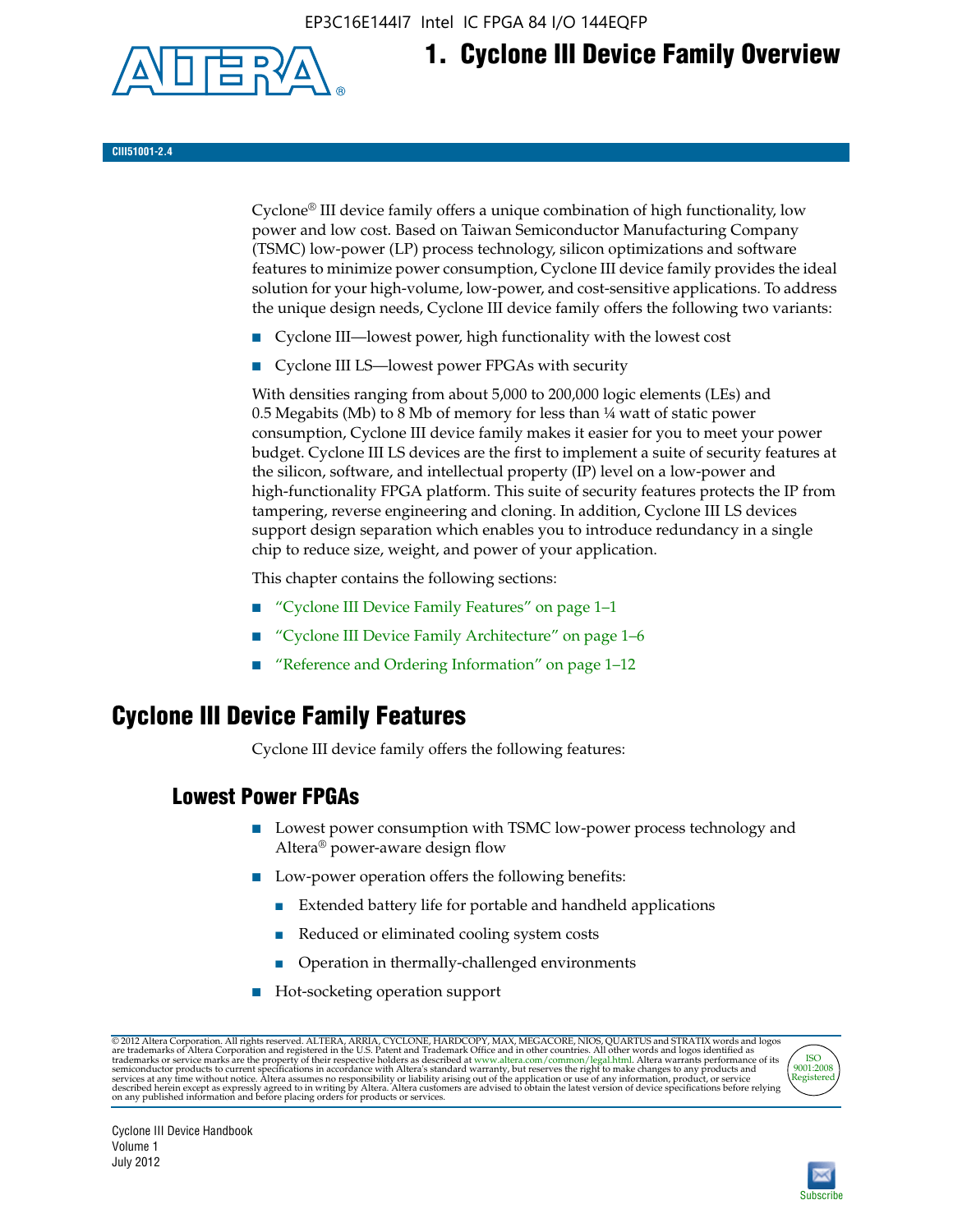#### **Design Security Feature**

Cyclone III LS devices offer the following design security features:

- Configuration security using advanced encryption standard (AES) with 256-bit volatile key
- **■** Routing architecture optimized for design separation flow with the Quartus<sup>®</sup> II software
	- Design separation flow achieves both physical and functional isolation between design partitions
- Ability to disable external JTAG port
- Error Detection (ED) Cycle Indicator to core
	- Provides a pass or fail indicator at every ED cycle
	- Provides visibility over intentional or unintentional change of configuration random access memory (CRAM) bits
- Ability to perform zeroization to clear contents of the FPGA logic, CRAM, embedded memory, and AES key
- Internal oscillator enables system monitor and health check capabilities

#### **Increased System Integration**

- High memory-to-logic and multiplier-to-logic ratio
- High I/O count, low-and mid-range density devices for user I/O constrained applications
	- Adjustable I/O slew rates to improve signal integrity
	- Supports I/O standards such as LVTTL, LVCMOS, SSTL, HSTL, PCI, PCI-X, LVPECL, bus LVDS (BLVDS), LVDS, mini-LVDS, RSDS, and PPDS
	- Supports the multi-value on-chip termination (OCT) calibration feature to eliminate variations over process, voltage, and temperature (PVT)
- Four phase-locked loops (PLLs) per device provide robust clock management and synthesis for device clock management, external system clock management, and I/O interfaces
	- Five outputs per PLL
	- Cascadable to save I/Os, ease PCB routing, and reduce jitter
	- Dynamically reconfigurable to change phase shift, frequency multiplication or division, or both, and input frequency in the system without reconfiguring the device
- Remote system upgrade without the aid of an external controller
- Dedicated cyclical redundancy code checker circuitry to detect single-event upset (SEU) issues
- Nios<sup>®</sup> II embedded processor for Cyclone III device family, offering low cost and custom-fit embedded processing solutions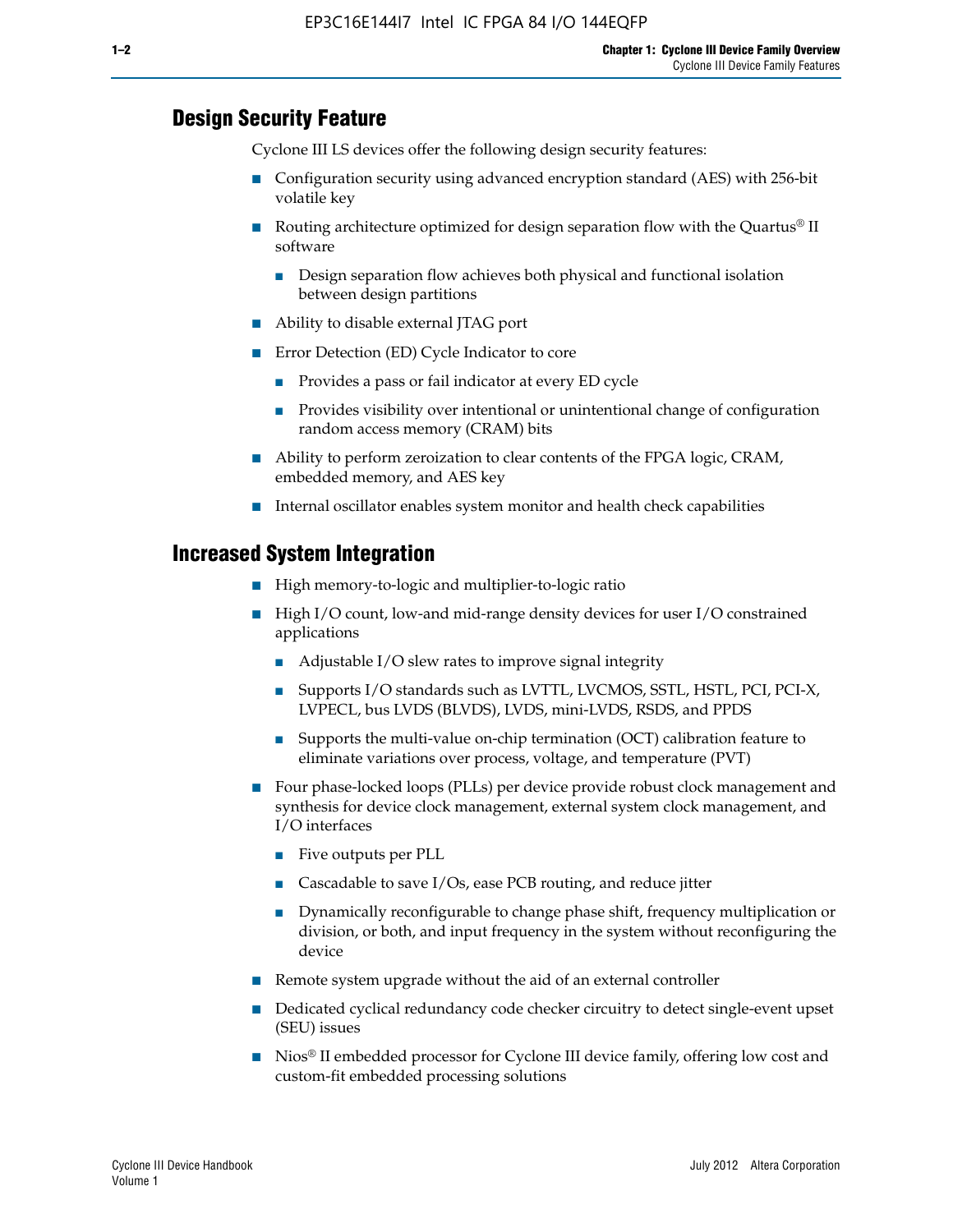- Wide collection of pre-built and verified IP cores from Altera and Altera Megafunction Partners Program (AMPP) partners
- Supports high-speed external memory interfaces such as DDR, DDR2, SDR SDRAM, and QDRII SRAM
	- Auto-calibrating PHY feature eases the timing closure process and eliminates variations with PVT for DDR, DDR2, and QDRII SRAM interfaces

Cyclone III device family supports vertical migration that allows you to migrate your device to other devices with the same dedicated pins, configuration pins, and power pins for a given package-across device densities. This allows you to optimize device density and cost as your design evolves.

Table 1–1 lists Cyclone III device family features.

**Table 1–1. Cyclone III Device Family Features**

| <b>Family</b>     | <b>Device</b> | <b>Logic</b><br><b>Elements</b> | Number of<br>M9K<br><b>Blocks</b> | <b>Total RAM</b><br><b>Bits</b> | 18 x 18<br><b>Multipliers</b> | <b>PLLs</b>    | Global<br><b>Clock</b><br><b>Networks</b> | <b>Maximum</b><br>User I/Os |
|-------------------|---------------|---------------------------------|-----------------------------------|---------------------------------|-------------------------------|----------------|-------------------------------------------|-----------------------------|
|                   | <b>EP3C5</b>  | 5,136                           | 46                                | 423,936                         | 23                            | $\overline{2}$ | 10                                        | 182                         |
|                   | EP3C10        | 10,320                          | 46                                | 423,936                         | 23                            | $\overline{2}$ | 10                                        | 182                         |
| Cyclone III       | EP3C16        | 15,408                          | 56                                | 516,096                         | 56                            | 4              | 20                                        | 346                         |
|                   | EP3C25        | 24,624                          | 66                                | 608,256                         | 66                            | 4              | 20                                        | 215                         |
|                   | EP3C40        | 39,600                          | 126                               | 1,161,216                       | 126                           | 4              | 20                                        | 535                         |
|                   | EP3C55        | 55,856                          | 260                               | 2,396,160                       | 156                           | 4              | 20                                        | 377                         |
|                   | EP3C80        | 81,264                          | 305                               | 2,810,880                       | 244                           | 4              | 20                                        | 429                         |
|                   | EP3C120       | 119,088                         | 432                               | 3,981,312                       | 288                           | 4              | 20                                        | 531                         |
|                   | EP3CLS70      | 70,208                          | 333                               | 3,068,928                       | 200                           | 4              | 20                                        | 429                         |
| Cyclone III<br>LS | EP3CLS100     | 100,448                         | 483                               | 4,451,328                       | 276                           | 4              | 20                                        | 429                         |
|                   | EP3CLS150     | 150,848                         | 666                               | 6,137,856                       | 320                           | 4              | 20                                        | 429                         |
|                   | EP3CLS200     | 198,464                         | 891                               | 8,211,456                       | 396                           | 4              | 20                                        | 429                         |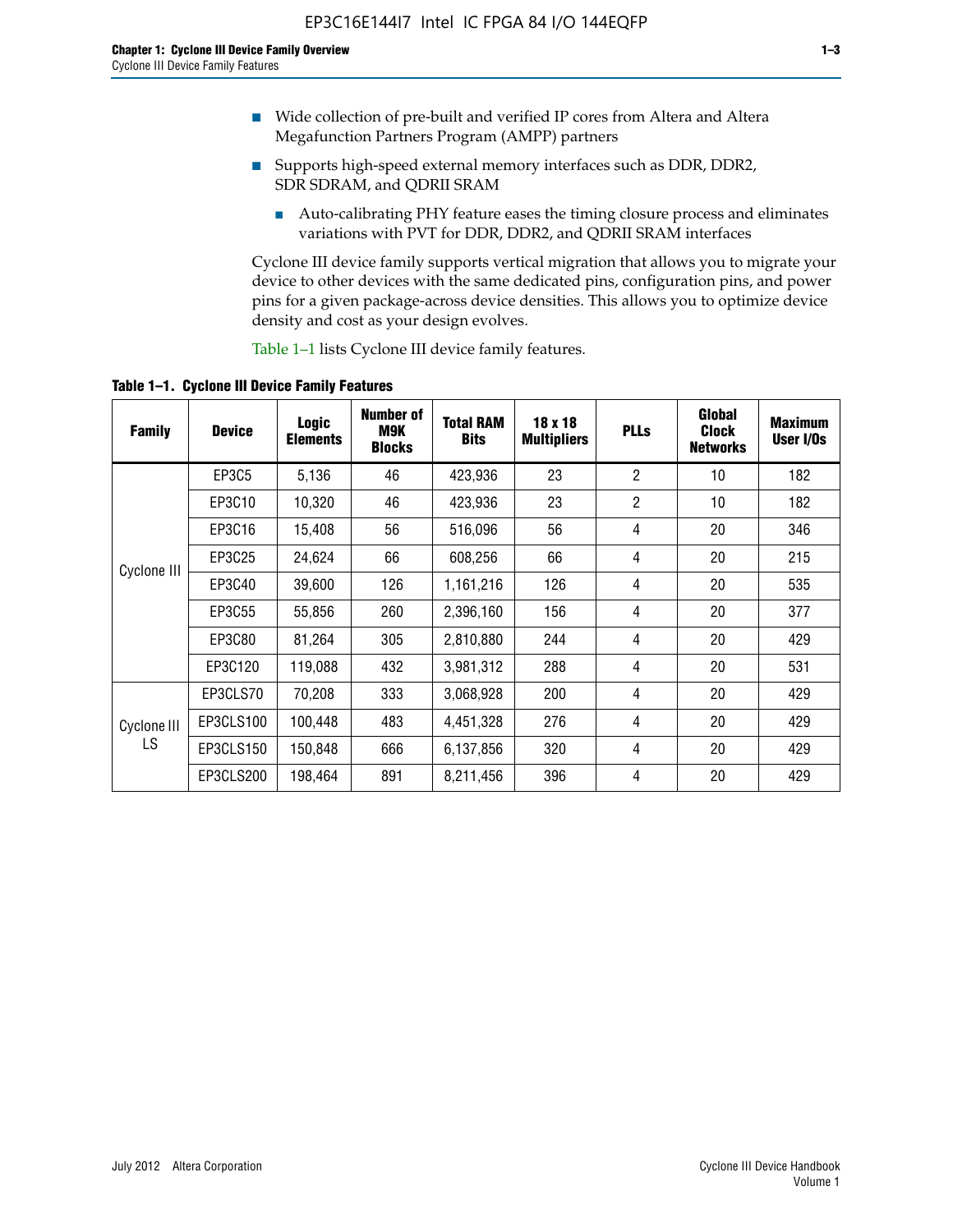Table 1–2 lists Cyclone III device family package options, I/O pins, and differential channel counts.

┬

| <b>Family</b>      | <b>Package</b> | E144 $(7)$ | M164                     | P240    | F <sub>256</sub>               | <b>U256</b>           | <b>F324</b> | F484     | U484                  | <b>F780</b>  |
|--------------------|----------------|------------|--------------------------|---------|--------------------------------|-----------------------|-------------|----------|-----------------------|--------------|
|                    | EP3C5          | 94, 22     | 4106, 28                 |         | 182, 68                        | 182, 68               |             |          |                       |              |
|                    | EP3C10         | 94, 22     | 106, 28                  |         | 182, 68                        | 182, 68               |             |          |                       |              |
|                    | EP3C16         | 84, 19     | 92, 23                   | 160, 47 | 168, 55                        | 168, 55               |             | 346, 140 | 346, 140              |              |
| Cyclone III        | EP3C25         | 82, 18     | $\overline{\phantom{0}}$ |         | 148, 43 <mark>↓</mark> 156, 54 | $\frac{1}{2}$ 156, 54 | 4215, 83    |          |                       |              |
| (8)                | EP3C40         |            |                          | 128, 26 |                                |                       | $-195, 61$  | 331, 127 | 331, 127              | 4535, 227(6) |
|                    | EP3C55         |            |                          |         |                                |                       |             | 327, 135 | 327, 135              | 377, 163     |
|                    | EP3C80         |            |                          |         |                                |                       |             | 295, 113 | 295, 113              | 429, 181     |
|                    | EP3C120        |            |                          |         |                                |                       |             | 283, 106 |                       | 531, 233     |
|                    | EP3CLS70       |            |                          |         |                                |                       |             | 294, 113 | ↑294, 113             | 429, 181     |
| Cyclone III<br>LS. | EP3CLS100      |            |                          |         |                                |                       |             | 294, 113 | $\downarrow$ 294, 113 | 429, 181     |
|                    | EP3CLS150      |            |                          |         |                                |                       |             | 226, 87  |                       | 429, 181     |
|                    | EP3CLS200      |            |                          |         |                                |                       |             | 226, 87  |                       | 429, 181     |

**Table 1–2. Cyclone III Device Family Package Options, I/O pin and Differential Channel Counts** *(1)***,** *(2)***,** *(3)***,** *(4)***,** *(5)*

ℸ

**Notes to Table 1–2:**

(1) For each device package, the first number indicates the number of the I/O pin; the second number indicates the differential channel count.

(2) For more information about device packaging specifications, refer to the Cyclone III [Package and Thermal Resistance](http://www.altera.com/support/devices/packaging/specifications/pkg-pin/dev-package-listing.jsp?device=Cyclone_III) webpage.

(3) The I/O pin numbers are the maximum I/O counts (including clock input pins) supported by the device package combination and can be affected by the configuration scheme selected for the device.

(4) All packages are available in lead-free and leaded options.

(5) Vertical migration is not supported between Cyclone III and Cyclone III LS devices.

(6) The EP3C40 device in the F780 package supports restricted vertical migration. Maximum user I/Os are restricted to 510 I/Os if you enable migration to the EP3C120 and are using voltage referenced I/O standards. If you are not using voltage referenced I/O standards, you can increase the maximum number of I/Os.

(7) The E144 package has an exposed pad at the bottom of the package. This exposed pad is a ground pad that must be connected to the ground plane on your PCB. Use this exposed pad for electrical connectivity and not for thermal purposes.

(8) All Cyclone III device UBGA packages are supported by the Quartus II software version 7.1 SP1 and later, with the exception of the UBGA packages of EP3C16, which are supported by the Quartus II software version 7.2.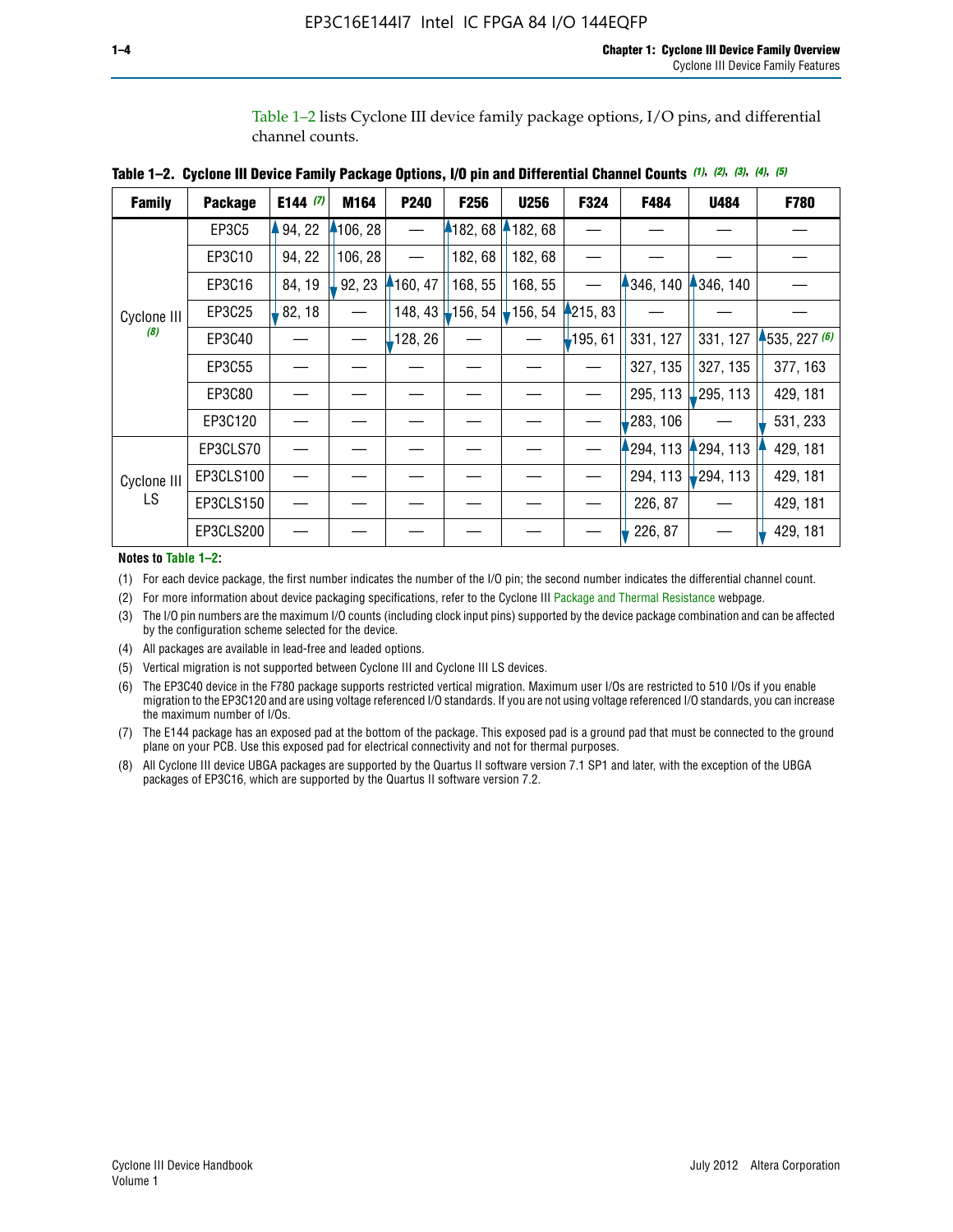Table 1–3 lists Cyclone III device family package sizes.

| <b>Family</b>  | <b>Package</b>   | Pitch (mm) | Nominal Area (mm <sup>2</sup> ) | Length x Width (mm $\times$ mm) | Height (mm) |
|----------------|------------------|------------|---------------------------------|---------------------------------|-------------|
|                | E144             | 0.5        | 484                             | $22 \times 22$                  | 1.60        |
|                | M164             | 0.5        | 64                              | $8 \times 8$                    | 1.40        |
|                | P <sub>240</sub> | 0.5        | 1197                            | $34.6 \times 34.6$              | 4.10        |
|                | F <sub>256</sub> | 1.0        | 289                             | $17 \times 17$                  | 1.55        |
| Cyclone III    | U256             | 0.8        | 196                             | $14 \times 14$                  | 2.20        |
|                | F324             | 1.0        | 361                             | $19 \times 19$                  | 2.20        |
|                | F484             | 1.0        | 529                             | $23 \times 23$                  | 2.60        |
|                | U484             | 0.8        | 361                             | $19 \times 19$                  | 2.20        |
|                | F780             | 1.0        | 841                             | $29 \times 29$                  | 2.60        |
|                | F484             | 1.0        | 529                             | $23 \times 23$                  | 2.60        |
| Cyclone III LS | U484             | 0.8        | 361                             | $19 \times 19$                  | 2.20        |
|                | F780             | 1.0        | 841                             | $29 \times 29$                  | 2.60        |

**Table 1–3. Cyclone III Device Family Package Sizes**

Table 1–4 lists Cyclone III device family speed grades.

**Table 1–4. Cyclone III Device Family Speed Grades (Part 1 of 2)**

| <b>Family</b> | <b>Device</b> | E144              | M164                       | <b>P240</b> | F <sub>256</sub>      | <b>U256</b>           | F324                  | F484                  | U484                  | <b>F780</b>       |
|---------------|---------------|-------------------|----------------------------|-------------|-----------------------|-----------------------|-----------------------|-----------------------|-----------------------|-------------------|
|               | <b>EP3C5</b>  | C7, C8,<br>I7, A7 | C7, C8,<br>17              |             | C6, C7,<br>C8, I7, A7 | C6, C7,<br>C8, I7, A7 |                       |                       |                       |                   |
|               | EP3C10        | C7, C8,<br>17, A7 | C7, C8,<br>17              |             | C6, C7,<br>C8, I7, A7 | C6, C7,<br>C8, I7, A7 |                       |                       |                       |                   |
|               | EP3C16        | C7, C8,<br>17, A7 | C7, C8,<br>$\overline{17}$ | C8          | C6, C7,<br>C8, I7, A7 | C6, C7,<br>C8, I7, A7 |                       | C6, C7,<br>C8, I7, A7 | C6, C7,<br>C8, I7, A7 |                   |
| Cyclone III   | EP3C25        | C7, C8,<br>17, A7 |                            | C8          | C6, C7,<br>C8, I7, A7 | C6, C7,<br>C8, I7, A7 | C6, C7,<br>C8, I7, A7 |                       |                       |                   |
|               | EP3C40        |                   |                            | C8          |                       |                       | C6, C7,<br>C8, I7, A7 | C6, C7,<br>C8, I7, A7 | C6, C7,<br>C8, I7, A7 | C6, C7,<br>C8, 17 |
|               | EP3C55        |                   |                            |             |                       |                       |                       | C6, C7,<br>C8, 17     | C6, C7,<br>C8, 17     | C6, C7,<br>C8, 17 |
|               | EP3C80        |                   |                            |             |                       |                       |                       | C6, C7,<br>C8, 17     | C6, C7,<br>C8, 17     | C6, C7,<br>C8, 17 |
|               | EP3C120       |                   |                            |             |                       |                       |                       | C7, C8, I7            |                       | C7, C8,<br>17     |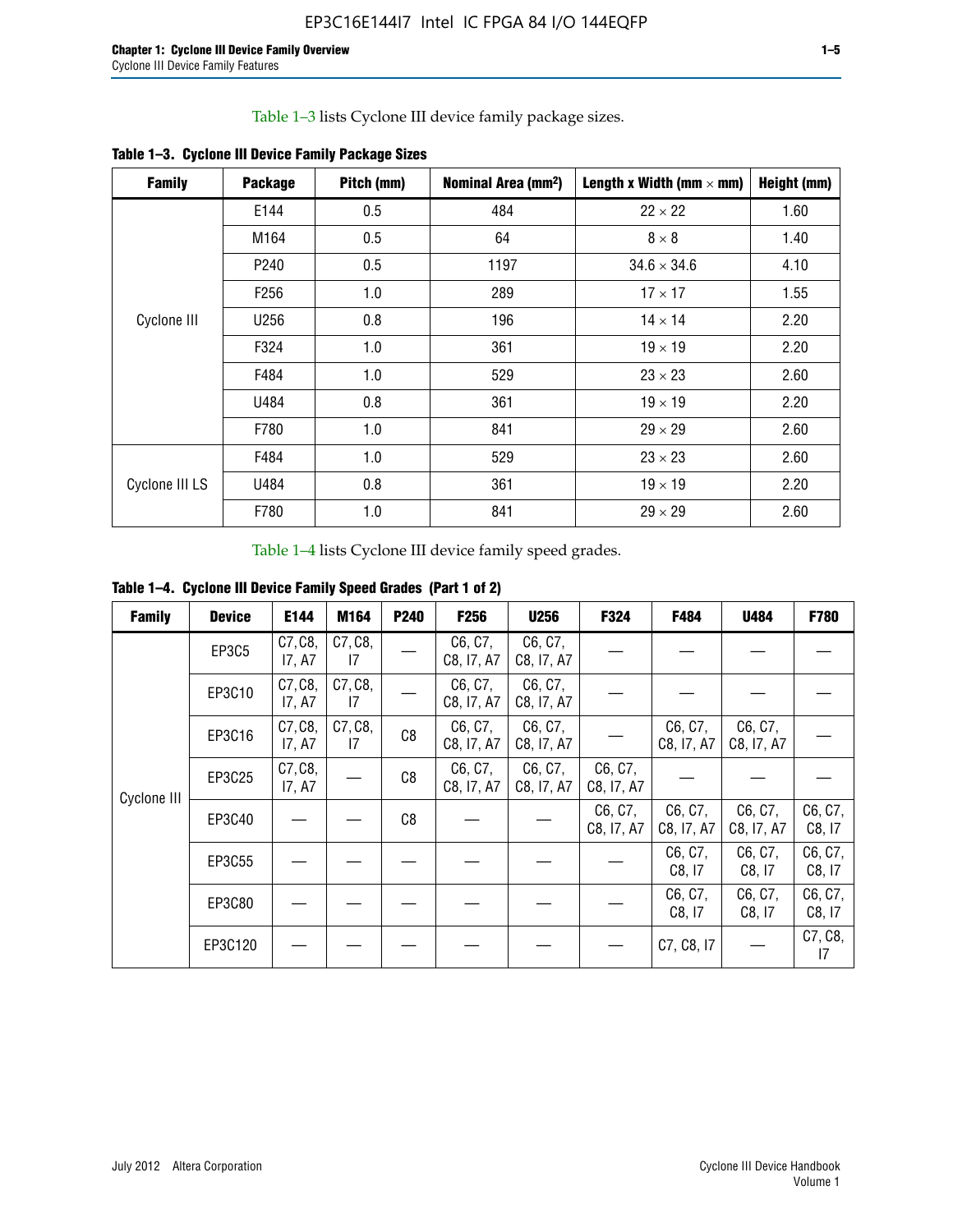| <b>Family</b> | <b>Device</b> | E144 | M164 | P240 | <b>F256</b> | <b>U256</b> | F324 | F484       | U484       | F780          |
|---------------|---------------|------|------|------|-------------|-------------|------|------------|------------|---------------|
|               | EP3CLS70      |      |      |      |             |             |      | C7, C8, I7 | C7, C8, I7 | C7, C8,       |
| Cyclone III   | EP3CLS100     |      |      |      |             |             |      | C7, C8, I7 | C7, C8, I7 | C7, C8,       |
| LS            | EP3CLS150     |      |      |      |             |             |      | C7, C8, I7 |            | C7, C8,<br>17 |
|               | EP3CLS200     |      |      |      |             |             |      | C7, C8, I7 |            | C7, C8,<br>17 |

Table 1–5 lists Cyclone III device family configuration schemes.

| TABLE 1-9. CYCLUILE III DEVICE FAILIIIY CUILILYULALIUII SCIIEIIIES |                    |                       |  |  |  |
|--------------------------------------------------------------------|--------------------|-----------------------|--|--|--|
| <b>Configuration Scheme</b>                                        | <b>Cyclone III</b> | <b>Cyclone III LS</b> |  |  |  |
| Active serial (AS)                                                 |                    |                       |  |  |  |
| Active parallel (AP)                                               |                    |                       |  |  |  |
| Passive serial (PS)                                                |                    |                       |  |  |  |
| Fast passive parallel (FPP)                                        |                    |                       |  |  |  |
| Joint Test Action Group (JTAG)                                     |                    |                       |  |  |  |

**Table 1–5. Cyclone III Device Family Configuration Schemes**

## **Cyclone III Device Family Architecture**

Cyclone III device family includes a customer-defined feature set that is optimized for portable applications and offers a wide range of density, memory, embedded multiplier, and I/O options. Cyclone III device family supports numerous external memory interfaces and I/O protocols that are common in high-volume applications. The Quartus II software features and parameterizable IP cores make it easier for you to use the Cyclone III device family interfaces and protocols.

The following sections provide an overview of the Cyclone III device family features.

#### **Logic Elements and Logic Array Blocks**

The logic array block (LAB) consists of 16 logic elements and a LAB-wide control block. An LE is the smallest unit of logic in the Cyclone III device family architecture. Each LE has four inputs, a four-input look-up table (LUT), a register, and output logic. The four-input LUT is a function generator that can implement any function with four variables.

f For more information about LEs and LABs, refer to the *[Logic Elements and Logic Array](http://www.altera.com/literature/hb/cyc3/cyc3_ciii51002.pdf)  [Blocks in the Cyclone III Device Family](http://www.altera.com/literature/hb/cyc3/cyc3_ciii51002.pdf)* chapter.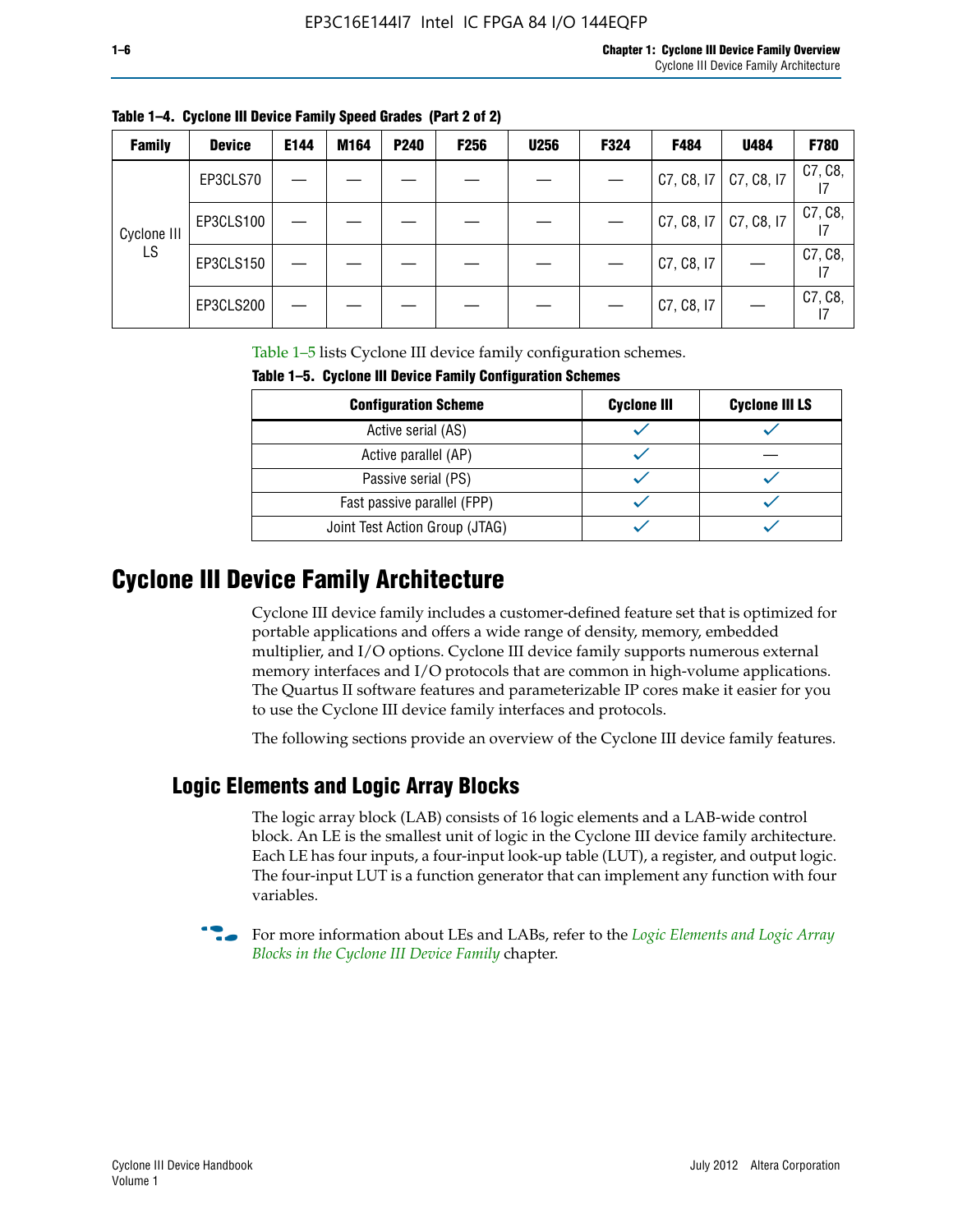#### **Memory Blocks**

Each M9K memory block of the Cyclone III device family provides nine Kbits of on-chip memory capable of operating at up to 315 MHz for Cyclone III devices and up to 274 MHz for Cyclone III LS devices. The embedded memory structure consists of M9K memory blocks columns that you can configure as RAM, first-in first-out (FIFO) buffers, or ROM. The Cyclone III device family memory blocks are optimized for applications such as high throughout packet processing, embedded processor program, and embedded data storage.

The Quartus II software allows you to take advantage of the M9K memory blocks by instantiating memory using a dedicated megafunction wizard or by inferring memory directly from the VHDL or Verilog source code.

M9K memory blocks support single-port, simple dual-port, and true dual-port operation modes. Single-port mode and simple dual-port mode are supported for all port widths with a configuration of  $\times1$ ,  $\times2$ ,  $\times4$ ,  $\times8$ ,  $\times9$ ,  $\times16$ ,  $\times18$ ,  $\times32$ , and  $\times36$ . True dual-port is supported in port widths with a configuration of  $\times$ 1,  $\times$ 2,  $\times$ 4,  $\times$ 8,  $\times$ 9,  $\times$ 16, and ×18.



**For more information about memory blocks, refer to the** *Memory Blocks in the Cyclone [III Device Family](http://www.altera.com/literature/hb/cyc3/cyc3_ciii51004.pdf)* chapter.

#### **Embedded Multipliers and Digital Signal Processing Support**

Cyclone III devices support up to 288 embedded multiplier blocks and Cyclone III LS devices support up to 396 embedded multiplier blocks. Each block supports one individual  $18 \times 18$ -bit multiplier or two individual  $9 \times 9$ -bit multipliers.

The Quartus II software includes megafunctions that are used to control the operation mode of the embedded multiplier blocks based on user parameter settings. Multipliers can also be inferred directly from the VHDL or Verilog source code. In addition to embedded multipliers, Cyclone III device family includes a combination of on-chip resources and external interfaces, making them ideal for increasing performance, reducing system cost, and lowering the power consumption of digital signal processing (DSP) systems. You can use Cyclone III device family alone or as DSP device co-processors to improve price-to-performance ratios of DSP systems.

The Cyclone III device family DSP system design support includes the following features:

- DSP IP cores:
	- Common DSP processing functions such as finite impulse response (FIR), fast Fourier transform (FFT), and numerically controlled oscillator (NCO) functions
	- Suites of common video and image processing functions
- Complete reference designs for end-market applications
- DSP Builder interface tool between the Quartus II software and the MathWorks Simulink and MATLAB design environments
- DSP development kits
- For more information about embedded multipliers and digital signal processing support, refer to the *[Embedded Multipliers in Cyclone III Devices](http://www.altera.com/literature/hb/cyc3/cyc3_ciii51005.pdf)* chapter.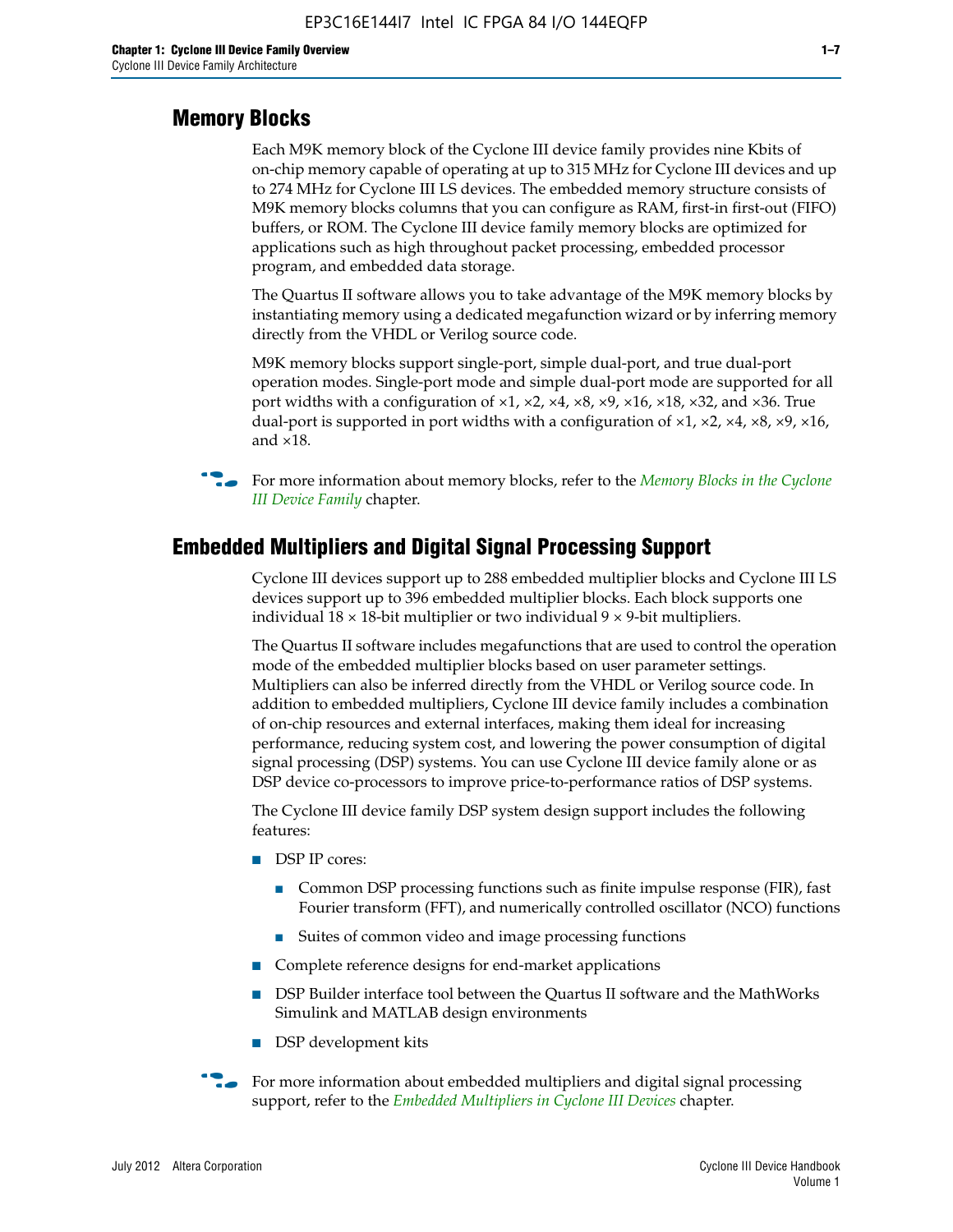#### **Clock Networks and PLLs**

Cyclone III device family includes 20 global clock networks. You can drive global clock signals from dedicated clock pins, dual-purpose clock pins, user logic, and PLLs. Cyclone III device family includes up to four PLLs with five outputs per PLL to provide robust clock management and synthesis. You can use PLLs for device clock management, external system clock management, and I/O interfaces.

You can dynamically reconfigure the Cyclone III device family PLLs to enable auto-calibration of external memory interfaces while the device is in operation. This feature enables the support of multiple input source frequencies and corresponding multiplication, division, and phase shift requirements. PLLs in Cyclone III device family may be cascaded to generate up to ten internal clocks and two external clocks on output pins from a single external clock source.

**For more PLL specifications and information, refer to the** *[Cyclone III Device Data Sheet](http://www.altera.com/literature/hb/cyc3/cyc3_ciii52001.pdf)***,** *[Cyclone III LS Device Data Sheet](http://www.altera.com/literature/hb/cyc3/cyc3_ciii52002.pdf)*, and *[Clock Networks and PLLs in the Cyclone III Device](http://www.altera.com/literature/hb/cyc3/cyc3_ciii51006.pdf)  [Family](http://www.altera.com/literature/hb/cyc3/cyc3_ciii51006.pdf)* chapters.

#### **I/O Features**

Cyclone III device family has eight I/O banks. All I/O banks support single-ended and differential I/O standards listed in Table 1–6.

| Type             | <b>I/O Standard</b>                                        |
|------------------|------------------------------------------------------------|
| Single-Ended I/O | LVTTL, LVCMOS, SSTL, HSTL, PCI, and PCI-X                  |
| Differential I/O | SSTL, HSTL, LVPECL, BLVDS, LVDS, mini-LVDS, RSDS, and PPDS |

**Table 1–6. Cyclone III Device Family I/O Standards Support** 

The Cyclone III device family I/O also supports programmable bus hold, programmable pull-up resistors, programmable delay, programmable drive strength, programmable slew-rate control to optimize signal integrity, and hot socketing. Cyclone III device family supports calibrated on-chip series termination ( $R_S$  OCT) or driver impedance matching (Rs) for single-ended I/O standards, with one OCT calibration block per side.

For more information, refer to the *[I/O Features in the Cyclone III Device Family](http://www.altera.com/literature/hb/cyc3/cyc3_ciii51007.pdf)* chapter.

#### **High-Speed Differential Interfaces**

Cyclone III device family supports high-speed differential interfaces such as BLVDS, LVDS, mini-LVDS, RSDS, and PPDS. These high-speed I/O standards in Cyclone III device family provide high data throughput using a relatively small number of I/O pins and are ideal for low-cost applications. Dedicated differential output drivers on the left and right I/O banks can send data rates at up to 875 Mbps for Cyclone III devices and up to 740 Mbps for Cyclone III LS devices, without the need for external resistors. This saves board space or simplifies PCB routing. Top and bottom I/O banks support differential transmission (with the addition of an external resistor network) data rates at up to 640 Mbps for both Cyclone III and Cyclone III LS devices.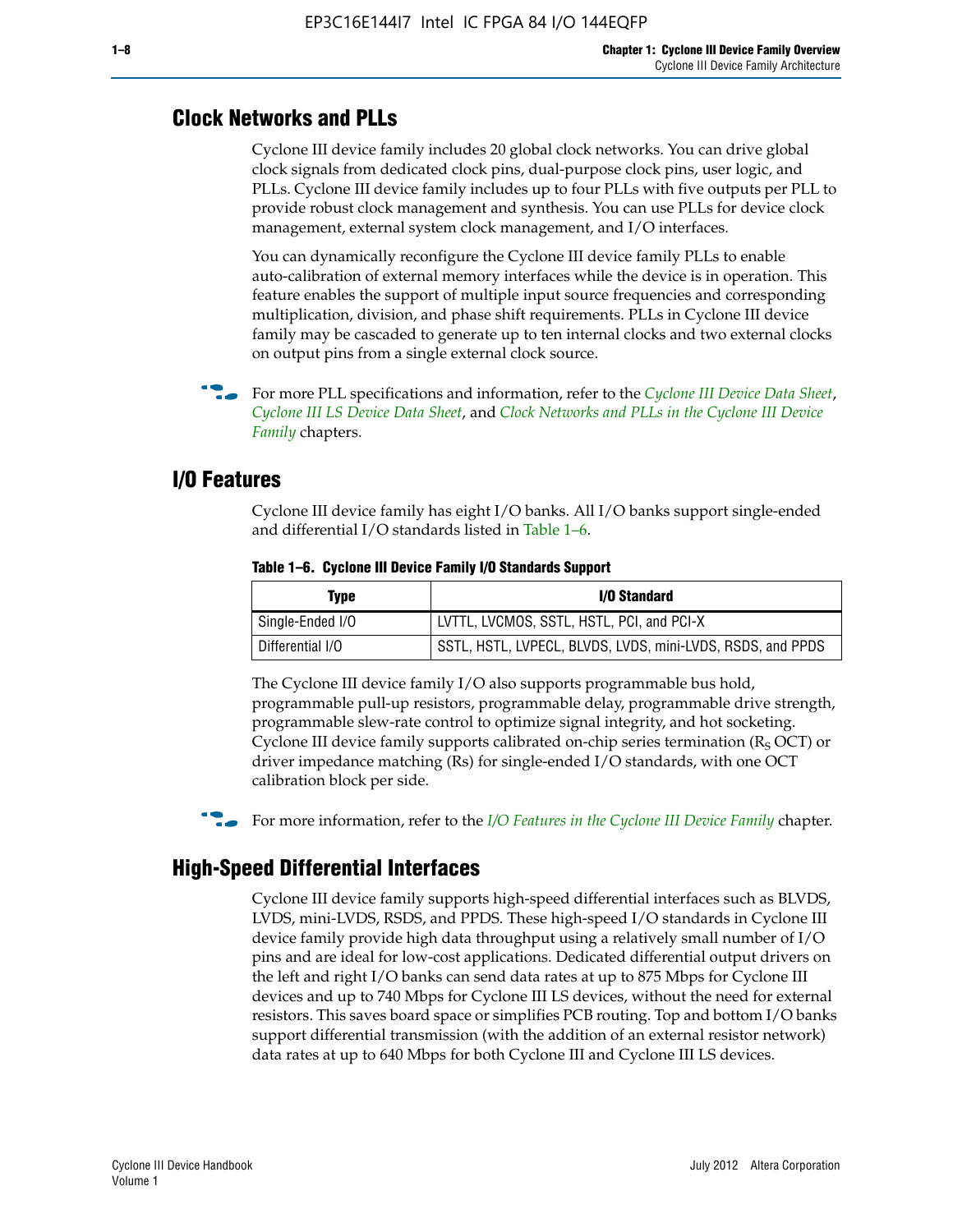**For more information, refer to the** *High-Speed Differential Interfaces in the Cyclone III* $\overline{a}$ *[Device Family](http://www.altera.com/literature/hb/cyc3/cyc3_ciii51008.pdf)* chapter.

#### **Auto-Calibrating External Memory Interfaces**

Cyclone III device family supports common memory types such as DDR, DDR2, SDR SDRAM, and QDRII SRAM. DDR2 SDRAM memory interfaces support data rates up to 400 Mbps for Cyclone III devices and 333 Mbps for Cyclone III LS devices. Memory interfaces are supported on all sides of Cyclone III device family. Cyclone III device family has the OCT, DDR output registers, and 8-to-36-bit programmable DQ group widths features to enable rapid and robust implementation of different memory standards.

An auto-calibrating megafunction is available in the Quartus II software for DDR and QDR memory interface PHYs. This megafunction is optimized to take advantage of the Cyclone III device family I/O structure, simplify timing closure requirements, and take advantage of the Cyclone III device family PLL dynamic reconfiguration feature to calibrate PVT changes.

**For more information, refer to the** *External Memory Interfaces in the Cyclone III Device [Family](http://www.altera.com/literature/hb/cyc3/cyc3_ciii51009.pdf)* chapter.

#### **Support for Industry-Standard Embedded Processors**

To quickly and easily create system-level designs using Cyclone III device family, you can select among the ×32-bit soft processor cores: Freescale®V1 Coldfire, ARM® Cortex M1, or Altera Nios® II, along with a library of 50 other IP blocks when using the system-on-a-programmable-chip (SOPC) Builder tool. SOPC Builder is an Altera Quartus II design tool that facilitates system-integration of IP blocks in an FPGA design. The SOPC Builder automatically generates interconnect logic and creates a testbench to verify functionality, saving valuable design time.

Cyclone III device family expands the peripheral set, memory, I/O, or performance of legacy embedded processors. Single or multiple Nios II embedded processors are designed into Cyclone III device family to provide additional co-processing power, or even replace legacy embedded processors in your system. Using the Cyclone III device family and Nios II together provide low-cost, high-performance embedded processing solutions, which in turn allow you to extend the life cycle of your product and improve time-to-market over standard product solutions.

 $\mathbb{I}$  Separate licensing of the Freescale and ARM embedded processors are required.

#### **Hot Socketing and Power-On-Reset**

Cyclone III device family features hot socketing (also known as hot plug-in or hot swap) and power sequencing support without the use of external devices. You can insert or remove a board populated with one or more Cyclone III device family during a system operation without causing undesirable effects to the running system bus or the board that was inserted into the system.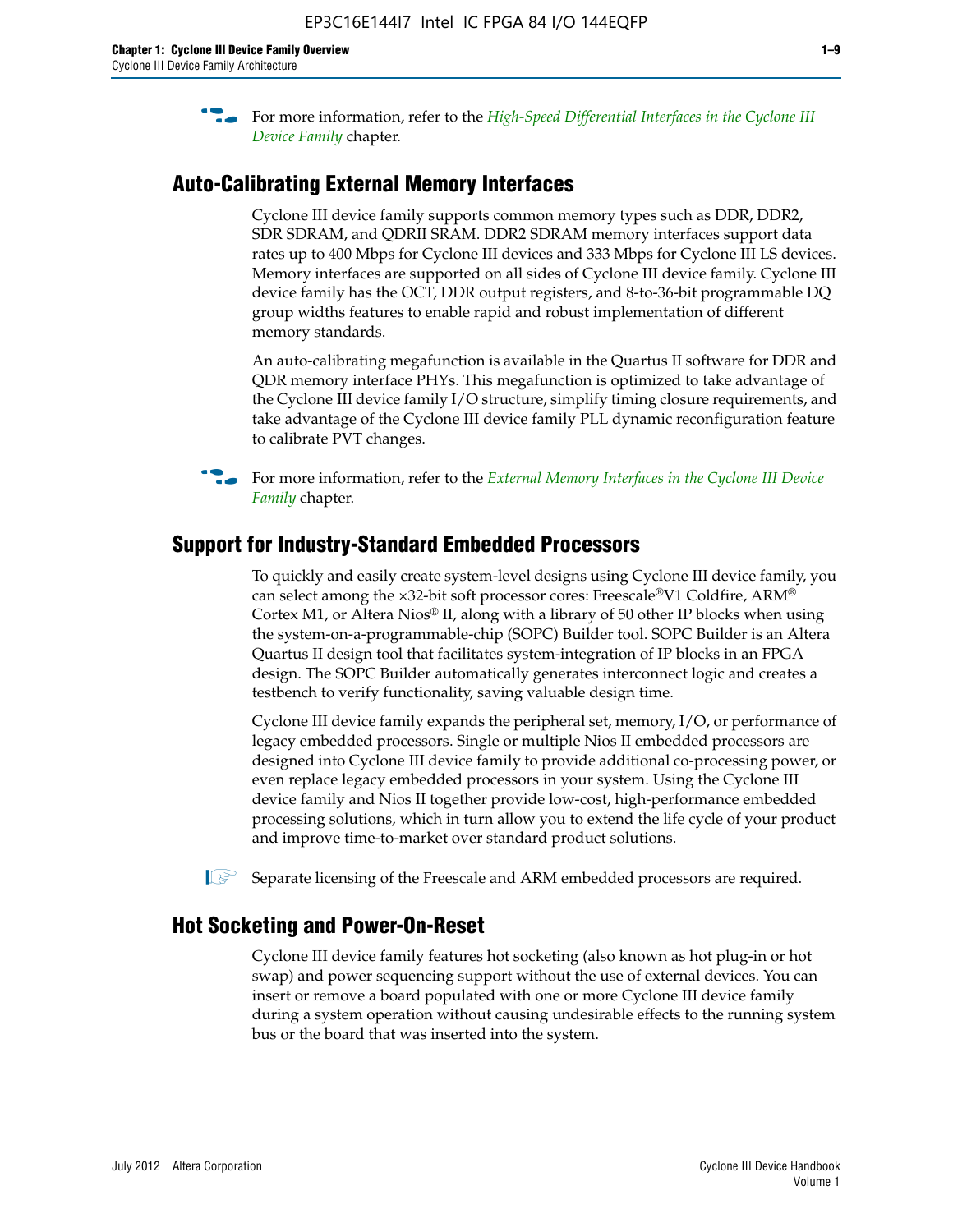The hot socketing feature allows you to use FPGAs on PCBs that also contain a mixture of 3.3-V, 2.5-V, 1.8-V, 1.5-V, and 1.2-V devices. The Cyclone III device family hot socketing feature eliminates power-up sequence requirements for other devices on the board for proper FPGA operation.

For more information about hot socketing and power-on-reset, refer to the *[Hot-Socketing and Power-on Reset in the Cyclone III Device Family](http://www.altera.com/literature/hb/cyc3/cyc3_ciii51011.pdf)* chapter.

#### **SEU Mitigation**

Cyclone III LS devices offer built-in error detection circuitry to detect data corruption due to soft errors in the CRAM cells. This feature allows CRAM contents to be read and verified to match a configuration-computed CRC value. The Quartus II software activates the built-in 32-bit CRC checker, which is part of the Cyclone III LS device.

**For more information about SEU mitigation, refer to the** *SEU Mitigation in the [Cyclone III Device Family](http://www.altera.com/literature/hb/cyc3/cyc3_ciii51013.pdf)* chapter.

#### **JTAG Boundary Scan Testing**

Cyclone III device family supports the JTAG IEEE Std. 1149.1 specification. The boundary-scan test (BST) architecture offers the capability to test pin connections without using physical test probes and captures functional data while a device is operating normally. Boundary-scan cells in the Cyclone III device family can force signals onto pins or capture data from pins or from logic array signals. Forced test data is serially shifted into the boundary-scan cells. Captured data is serially shifted out and externally compared to expected results. In addition to BST, you can use the IEEE Std. 1149.1 controller for the Cyclone III LS device in-circuit reconfiguration (ICR).

**f f**or more information about JTAG boundary scan testing, refer to the *IEEE* 1149.1 *[\(JTAG\) Boundary-Scan Testing for the Cyclone III Device Family](http://www.altera.com/literature/hb/cyc3/cyc3_ciii51014.pdf)* chapter.

#### **Quartus II Software Support**

The Quartus II software is the leading design software for performance and productivity. It is the only complete design solution for CPLDs, FPGAs, and ASICs in the industry. The Quartus II software includes an integrated development environment to accelerate system-level design and seamless integration with leading third-party software tools and flows.

The Cyclone III LS devices provide both physical and functional separation between security critical design partitions. Cyclone III LS devices offer isolation between design partitions. This ensures that device errors do not propagate from one partition to another, whether unintentional or intentional. The Quartus II software design separation flow facilitates the creation of separation regions in Cyclone III LS devices by tightly controlling the routing in and between the LogicLock regions. For ease of use, the separation flow integrates in the existing incremental compilation flow.

f For more information about the Quartus II software features, refer to the *[Quartus II](http://www.altera.com/literature/hb/qts/quartusii_handbook.pdf)  [Handbook](http://www.altera.com/literature/hb/qts/quartusii_handbook.pdf)*.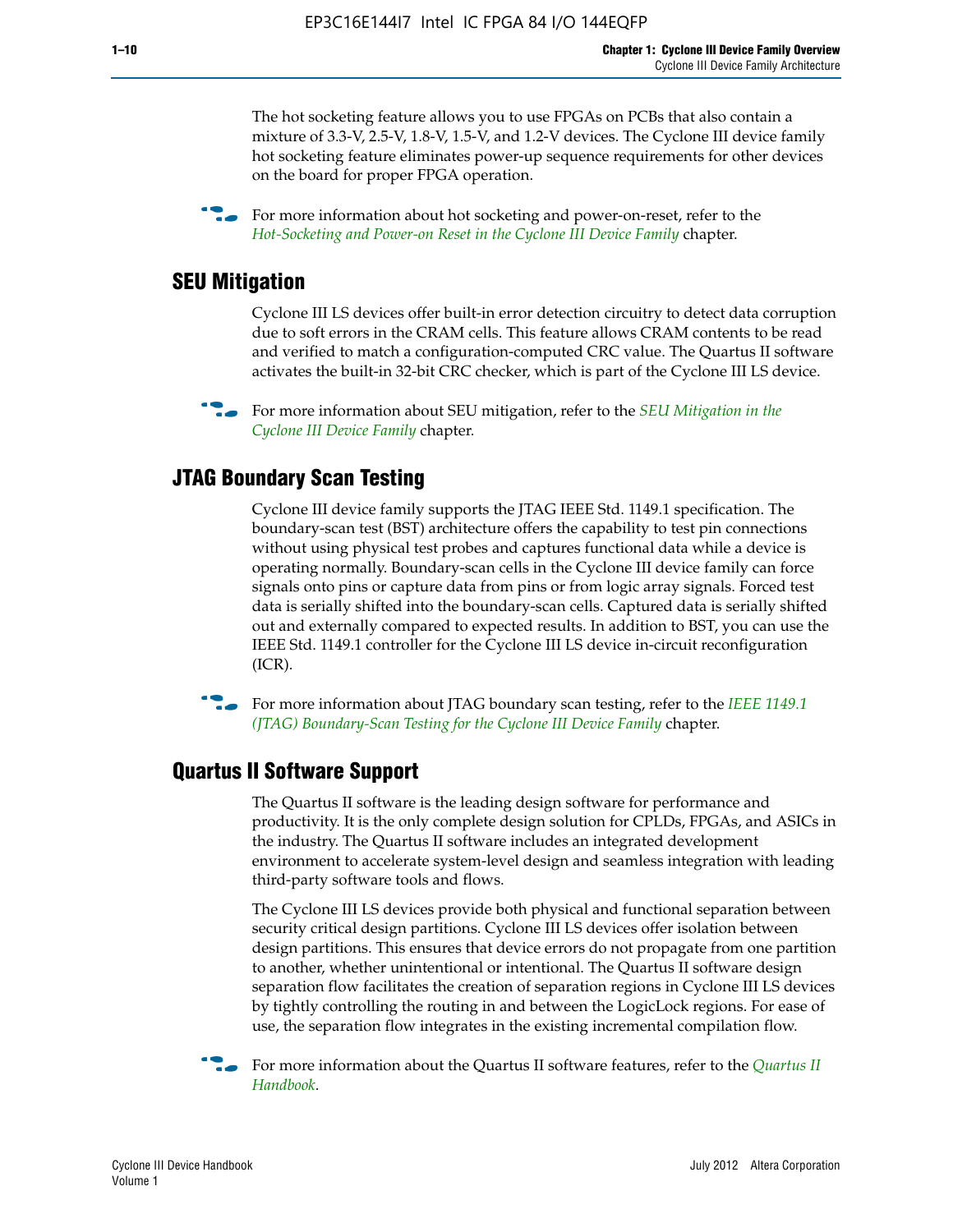### **Configuration**

Cyclone III device family uses SRAM cells to store configuration data. Configuration data is downloaded to Cyclone III device family each time the device powers up. Low-cost configuration options include the Altera EPCS family serial flash devices as well as commodity parallel flash configuration options. These options provide the flexibility for general-purpose applications and the ability to meet specific configuration and wake-up time requirements of the applications. Cyclone III device family supports the AS, PS, FPP, and JTAG configuration schemes. The AP configuration scheme is only supported in Cyclone III devices.



f For more information about configuration, refer to the *[Configuration, Design Security,](http://www.altera.com/literature/hb/cyc3/cyc3_ciii51016.pdf)  [and Remote System Upgrades in the Cyclone III Device Family](http://www.altera.com/literature/hb/cyc3/cyc3_ciii51016.pdf)* chapter.

#### **Remote System Upgrades**

Cyclone III device family offers remote system upgrade without an external controller. The remote system upgrade capability in Cyclone III device family allows system upgrades from a remote location. Soft logic (either the Nios II embedded processor or user logic) implemented in Cyclone III device family can download a new configuration image from a remote location, store it in configuration memory, and direct the dedicated remote system upgrade circuitry to start a reconfiguration cycle. The dedicated circuitry performs error detection during and after the configuration process, and can recover from an error condition by reverting to a safe configuration image. The dedicated circuitry also provides error status information. Cyclone III devices support remote system upgrade in the AS and AP configuration scheme. Cyclone III LS devices support remote system upgrade in the AS configuration scheme only.

**For more information, refer to the** *Configuration, Design Security, and Remote System [Upgrades in the Cyclone III Device Family](http://www.altera.com/literature/hb/cyc3/cyc3_ciii51016.pdf)* chapter.

#### **Design Security (Cyclone III LS Devices Only)**

Cyclone III LS devices offer design security features which play a vital role in the large and critical designs in the competitive military and commercial environments. Equipped with the configuration bit stream encryption and anti-tamper features, Cyclone III LS devices protect your designs from copying, reverse engineering and tampering. The configuration security of Cyclone III LS devices uses AES with 256-bit security key.

f For more information, refer to the *[Configuration, Design Security, and Remote System](http://www.altera.com/literature/hb/cyc3/cyc3_ciii51016.pdf)  [Upgrades in Cyclone III Device Family](http://www.altera.com/literature/hb/cyc3/cyc3_ciii51016.pdf)* chapter.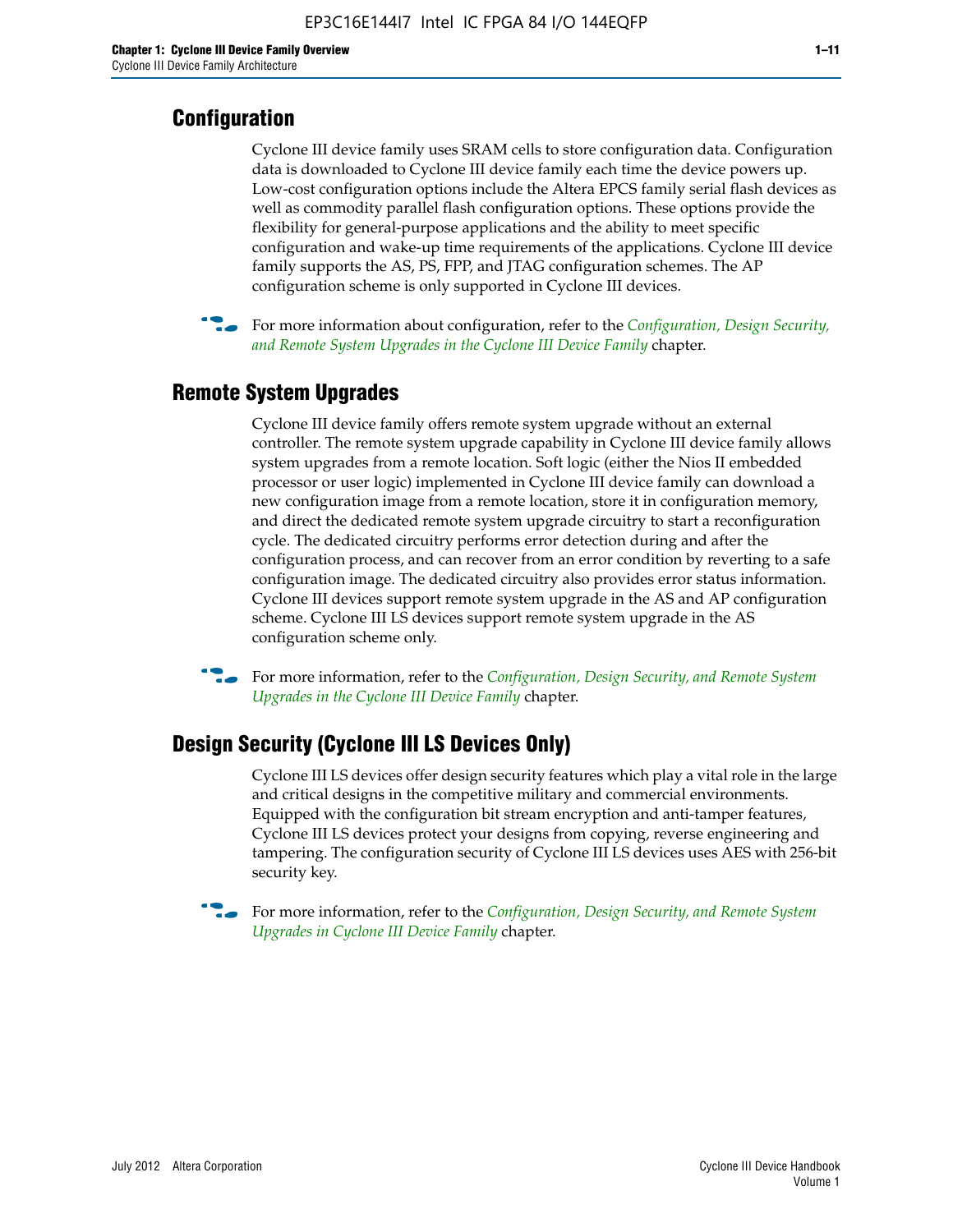## **Reference and Ordering Information**

Figure 1–1 and Figure 1–2 show the ordering codes for Cyclone III and Cyclone III LS devices.







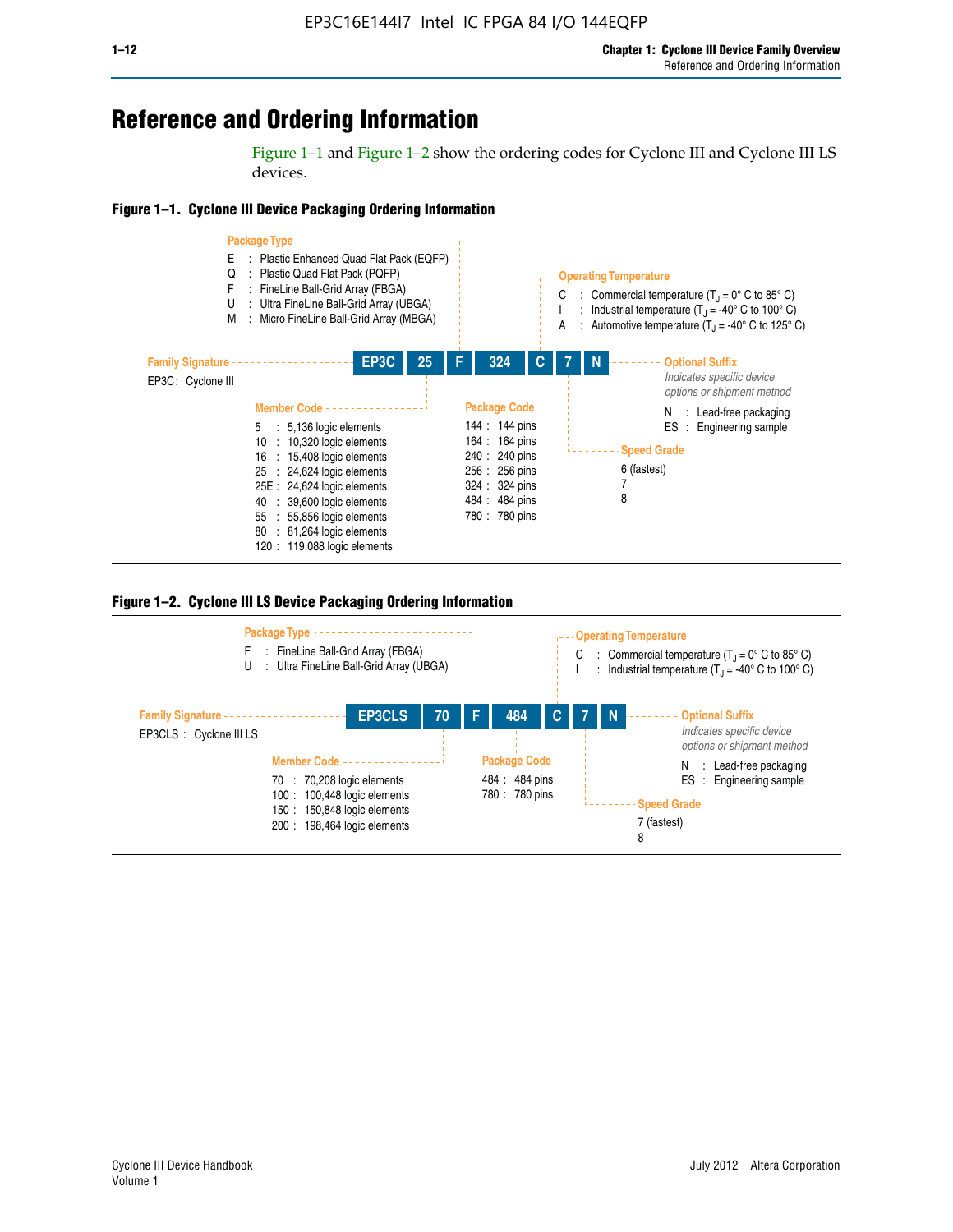## **Document Revision History**

Table 1–7 lists the revision history for this document.

|  | Table 1-7. Document Revision History |  |  |  |
|--|--------------------------------------|--|--|--|
|--|--------------------------------------|--|--|--|

| <b>Date</b>      | <b>Version</b> | <b>Changes</b>                                                                                                                                                                                                                                                                                                                                                                          |
|------------------|----------------|-----------------------------------------------------------------------------------------------------------------------------------------------------------------------------------------------------------------------------------------------------------------------------------------------------------------------------------------------------------------------------------------|
| <b>July 2012</b> | 2.4            | Updated 484 pin package code in Figure 1-1.                                                                                                                                                                                                                                                                                                                                             |
|                  |                | ■ Updated Table $1-1$ and Table $1-2$ .                                                                                                                                                                                                                                                                                                                                                 |
| December 2011    | 2.3            | ■ Updated Figure $1-1$ and Figure $1-2$ .                                                                                                                                                                                                                                                                                                                                               |
|                  |                | Updated hyperlinks.                                                                                                                                                                                                                                                                                                                                                                     |
|                  |                | Minor text edits.                                                                                                                                                                                                                                                                                                                                                                       |
| December 2009    | 2.2            | Minor text edits.                                                                                                                                                                                                                                                                                                                                                                       |
| <b>July 2009</b> | 2.1            | Minor edit to the hyperlinks.                                                                                                                                                                                                                                                                                                                                                           |
|                  |                | $\blacksquare$ Added Table 1-5.                                                                                                                                                                                                                                                                                                                                                         |
|                  |                | ■ Updated Table 1–1, Table 1–2, Table 1–3, and Table 1–4.                                                                                                                                                                                                                                                                                                                               |
| <b>June 2009</b> | 2.0            | • Updated "Introduction", "Cyclone III Device Family Architecture", "Embedded Multipliers<br>and Digital Signal Processing Support ", "Clock Networks and PLLs ", "I/O Features ",<br>"High-Speed Differential Interfaces ", "Auto-Calibrating External Memory Interfaces",<br>"Quartus II Software Support", "Configuration ", and "Design Security (Cyclone III LS<br>Devices Only)". |
|                  |                | Removed "Referenced Document" section.                                                                                                                                                                                                                                                                                                                                                  |
|                  |                | • Updated "Increased System Integration" section.                                                                                                                                                                                                                                                                                                                                       |
| October 2008     | 1.3            | Updated "Memory Blocks" section.                                                                                                                                                                                                                                                                                                                                                        |
|                  |                | • Updated chapter to new template.                                                                                                                                                                                                                                                                                                                                                      |
|                  |                | Added 164-pin Micro FineLine Ball-Grid Array (MBGA) details to Table 1-2, Table 1-3 and<br>Table $1-4$ .                                                                                                                                                                                                                                                                                |
| May 2008         | 1.2            | $\blacksquare$ Updated Figure 1-2 with automotive temperature information.                                                                                                                                                                                                                                                                                                              |
|                  |                | • Updated "Increased System Integration" section, Table 1-6, and "High-Speed Differential<br>Interfaces" section with BLVDS information.                                                                                                                                                                                                                                                |
|                  |                | Removed the text "Spansion" in "Increased System.                                                                                                                                                                                                                                                                                                                                       |
|                  |                | Integration" and "Configuration" sections.                                                                                                                                                                                                                                                                                                                                              |
| <b>July 2007</b> |                | Removed trademark symbol from "MultiTrack" in "MultiTrack Interconnect".                                                                                                                                                                                                                                                                                                                |
|                  | 1.1            | Removed registered trademark symbol from "Simulink" and "MATLAB" from "Embedded<br>Multipliers and Digital.                                                                                                                                                                                                                                                                             |
|                  |                | Signal Processing Support" section.                                                                                                                                                                                                                                                                                                                                                     |
|                  |                | Added chapter TOC and "Referenced Documents" section.                                                                                                                                                                                                                                                                                                                                   |
| March 2007       | 1.0            | Initial release.                                                                                                                                                                                                                                                                                                                                                                        |